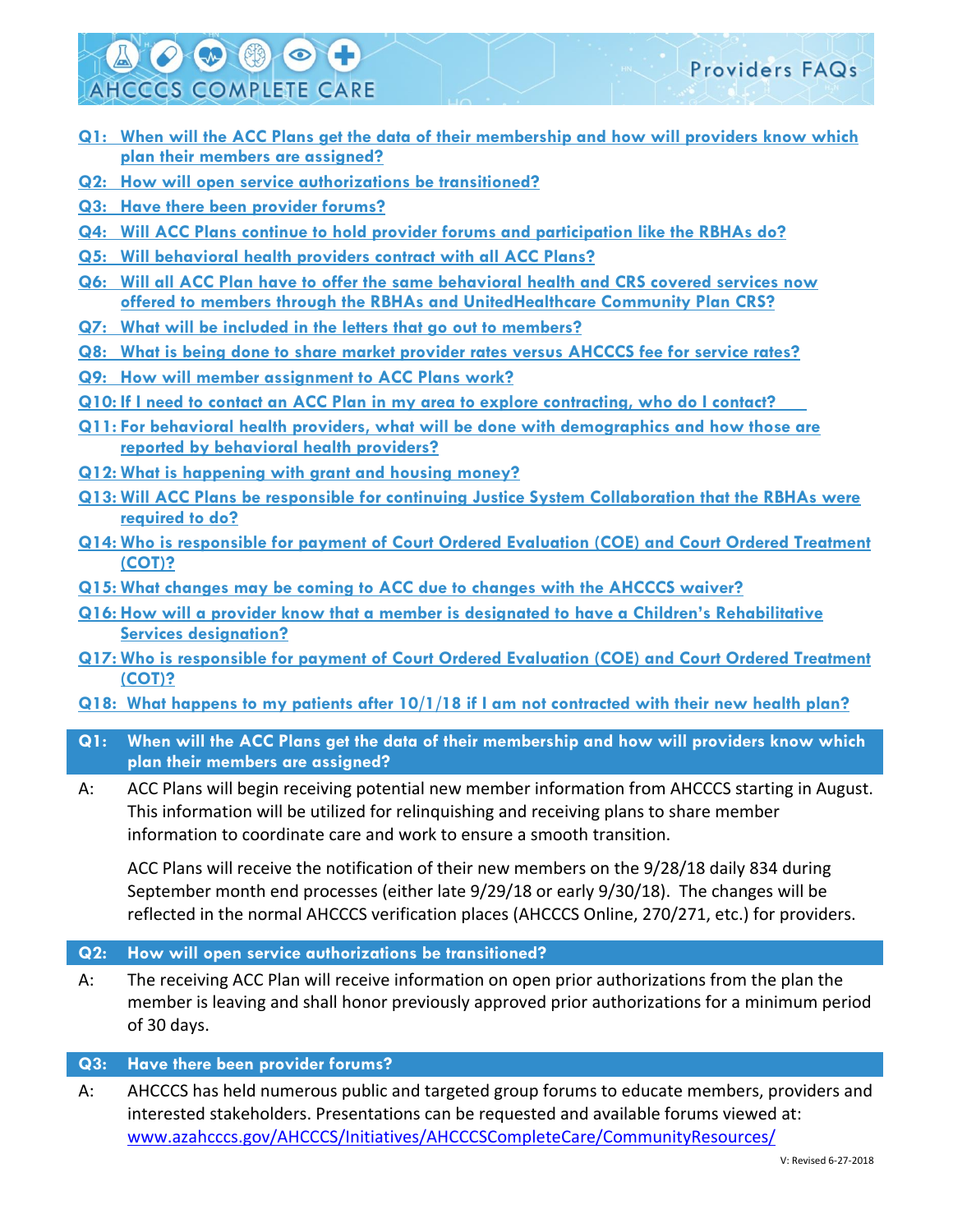<span id="page-1-0"></span>A: The ACC Plans are required to hold a provider forum no less than semi-annually. The forum must be chaired by the Contractor's Administrator/CEO or designee. The purpose of the forum is to improve communication between the Contractor and its providers. The forum shall be open to all providers and shall not be the only venue available to providers to communicate and participate in issues affecting the provider network.

In addition to the provider forum, the Contractor shall coordinate a meeting with a broad spectrum of behavioral health providers to gather input; discuss issues; identify challenges and barriers; problem-solve; share information and strategize ways to improve or strengthen the health care service delivery. These meetings shall be held no less than quarterly in the first year of the Contract and semi-annually thereafter.

## <span id="page-1-1"></span>**Q5: Will behavioral health providers contract with all ACC Plans?**

**AHCCCS COMPLETE CARE** 

- A: All AHCCCS registered providers are free to contract with any or all of the ACC Plans.
- <span id="page-1-2"></span>**Q6: Will all ACC Plan have to offer the same behavioral health and CRS covered services now offered to members through the RBHAs and UnitedHealthcare Community Plan CRS?**
- A: Covered services are not changing and ACC Plans will be responsible for providing the same array of medically necessary covered services.

### <span id="page-1-3"></span>**Q7: What will be included in the letters that go out to members?**

A: Members in exiting plans will be given a brief explanation of the reason for the letter describing the change and their new plan assignment. Members will be provided with phone numbers for each plan as well as plan website information to review network and other plan information. Finally, members will be provided with information on how to change to a different ACC Plan using a member portal that will be available starting on July 1st or by calling AHCCCS starting on July 2nd.

Members enrolled with a continuing plan that is not affiliated with the RBHA, who are identified by AHCCCS as having received at least \$1,000 in RBHA behavioral health services for dates of service in calendar year 2017, will be given will be given a one-time choice of the ACC Plan that is affiliated with the RBHA. These letters will describe this one time choice members are getting prior to October 1st along with information on how to change to a different ACC Plan using a member portal.

All letters will also provide information to American Indian members regarding their options for choice and service delivery. Lastly, the letter provides notice that all ACC Plans (with exception of Magellan Complete Care) will have an affiliated Medicare Special Needs plan that the member can enroll with if they are dual Medicare and Medicaid eligible. Magellan Complete Care was not approved to offer a Medicare plan starting January 1, 2019 and will plan for a January 1, 2020 implementation of this requirement.

- <span id="page-1-4"></span>**Q8: What is being done to share market provider rates versus AHCCCS fee for service rates?**
- A: This information has been shared with the Managed Care Organizations.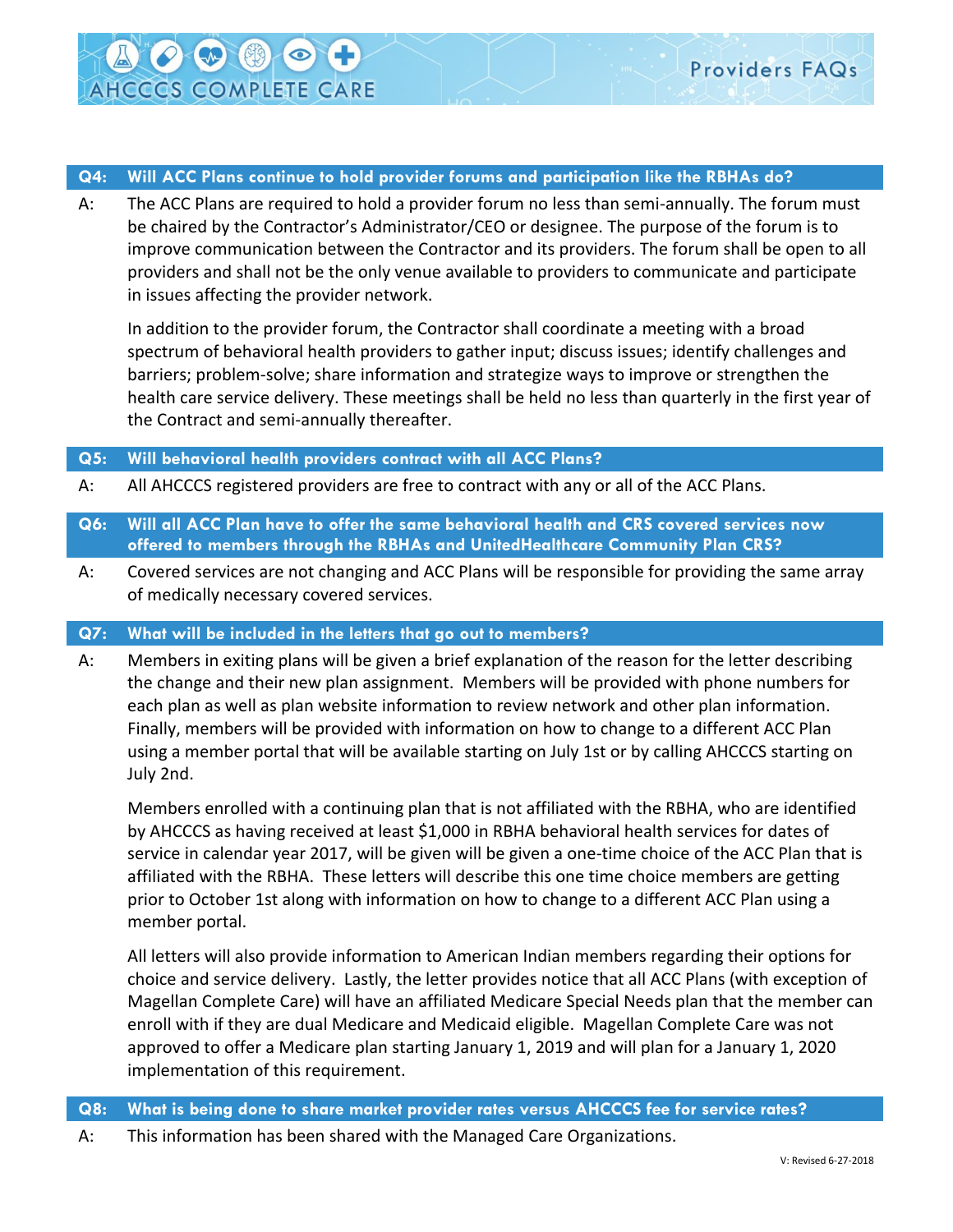### <span id="page-2-0"></span>**Q9: How will member assignment to ACC Plans work?**

**SAP** 

**AHCCCS COMPLETE CARE** 

A: Members currently in a health plan that will be an ACC Plan in their service area on October 1, 2018 will stay with their current health plan. Members currently in a health plan that will not be an ACC Plan in their service area will be assigned an ACC Plan. Members in the same household will be assigned to the same ACC Plan. Assignment to a plan is based initially on assignment to new and small plans and then on an algorithm with target percentages that are based on RFP scoring.

AHCCCS will send member letters with their assigned ACC Plan by the end of June, 2018. Members will be allowed to choose a different ACC Plan in their service area in July, 2018. ACC Plans will begin service to members on October 1, 2018.

Some members currently in a plan that will also be an ACC Plan (not affiliated with their assigned RBHA) in their service area, who received behavioral health services through the RBHA in 2017, will be given a one-time choice to move to the ACC Plan that is affiliated with the RBHA in their service area. These members will be notified in late June 2018 and will be allowed to make their choice during the month of July, 2018.

For more information on member auto-assignment starting October 1, 2018, see the paragraph on Auto-Assignment Algorithm on page 50 of the RFP [www.azahcccs.gov/PlansProviders/Downloads/RFPInfo/YH19/ACC\\_RFP\\_11022017.pdf](http://www.azahcccs.gov/PlansProviders/Downloads/RFPInfo/YH19/ACC_RFP_11022017.pdf) 

| <b>Available Health Plans</b>      | Website                                 | Phone #            | <b>GSA</b>        |
|------------------------------------|-----------------------------------------|--------------------|-------------------|
| Care1st Health Plan<br>(1D 010254) | www.care1staz.com                       | 1-866-560-<br>4042 | Central,<br>North |
|                                    |                                         |                    |                   |
| <b>Steward Health Choice</b>       | www.StewardHealthChoiceAZ.com           | 1-800-322-         | Central,          |
| Arizona (ID 010497)                |                                         | 8670               | North             |
| Magellan Complete Care             | www.mccofaz.com                         | 1-800-424-         | Central           |
| (1D 010500)                        |                                         | 5891               |                   |
| Mercy Care (ID 010306)             | www.mercycareaz.org                     | 1-800-624-         | Central           |
|                                    |                                         | 3879               |                   |
| <b>Banner-University Family</b>    | www.bannerufc.com/acc                   | 1-800-582-         | Central,          |
| Care (ID 010314)                   |                                         | 8686               | South             |
| UnitedHealthcare                   | www.uhccommunityplan.com                | 1-800-348-         | Central,          |
| <b>Community Plan</b>              |                                         |                    |                   |
| (1D 010158)                        |                                         | 4058               | Pima              |
| Arizona Complete Health            |                                         | 1-888-788-         |                   |
| Complete Care Plan                 | www.azcompletehealth.com/providers.html |                    | Central,          |
| (1D 010422)                        |                                         | 4408               | South             |

## <span id="page-2-1"></span>**Q10: If I need to contact an ACC Plan in my area to explore contracting, who do I contact?**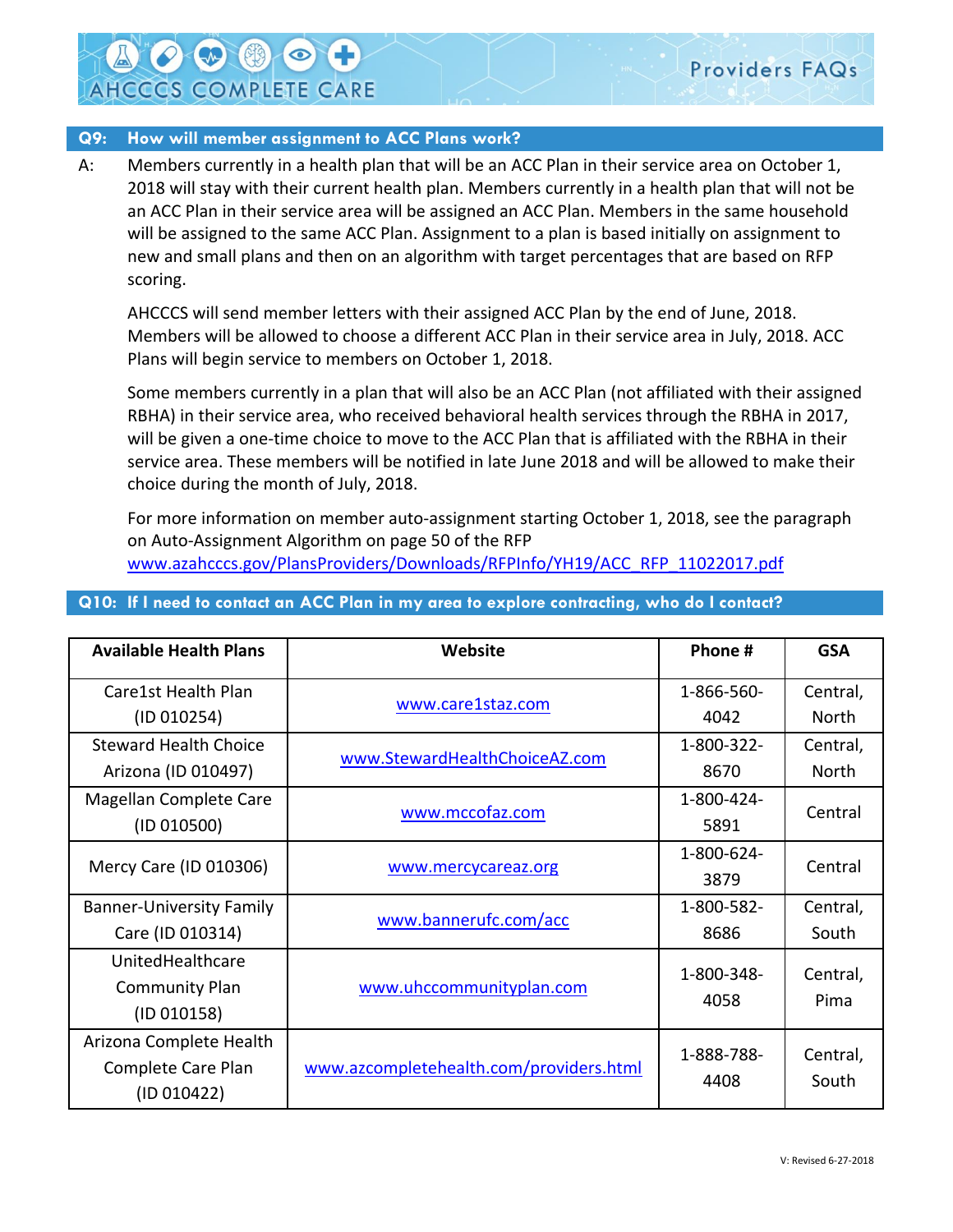- <span id="page-3-0"></span>**Q11: For behavioral health providers, what will be done with demographics and how those are reported by behavioral health providers?**
- A: AHCCCS is in the process of paring down the required data set elements as well as determining what services, providers, and Contractors to which the DUG will apply. Please see more information at [www.azahcccs.gov/PlansProviders/Demographics/](https://www.azahcccs.gov/PlansProviders/Demographics/)

#### <span id="page-3-1"></span>**Q12: What is happening with grant and housing money?**

**AHCCCS COMPLETE CARE** 

A: Responsibility for administering grant funds (for non-Title XIX members and/or services) and housing services will remain with the RBHAs. The ACC Plan shall assist members with how to access these services and shall coordinate care for the member as appropriate.

## <span id="page-3-2"></span>**Q13: Will ACC Plans be responsible for continuing Justice System Collaboration that the RBHAs were required to do?**

A: Yes. Utilizing existing collaborative protocols as a foundation, AHCCCS will require the ACC plans to work together with other ACC Plans and RBHAs in their area to continue and develop consistent collaborative protocols with each County, District, or Regional Office of: Administrative Office of the Courts, Juvenile Probation and Adult Probation, Arizona Department of Corrections and Arizona Department of Juvenile Corrections, and the Veteran's Administration.

The plans shall develop strategies to communicate timely data for coordination of care, development of treatment plans, safe transition into the community upon release, and to optimize the use of services in connection with Mental Health Courts and Drug Courts.

In addition, in order to facilitate members transitioning out of jails and prisons into communities, ACC Plans are required to participate in criminal justice system "reach-in" care coordination efforts. The ACC Plans shall collaborate with criminal justice partners (e.g. Jails, Sherriff's Office, Correctional Health Services, Arizona Department of Corrections, including Community Supervision, Probation, Courts), to identify justice-involved members in the adult criminal justice system with physical and/or behavioral health chronic and/or complex care needs prior to member's release.

# <span id="page-3-3"></span>**Q14: Who is responsible for payment of Court Ordered Evaluation (COE) and Court Ordered Treatment (COT)?**

A: The ACC Plan is required to develop a collaborative process with the counties to ensure coordination of care and information sharing for timely access to pre-petition screening, court ordered evaluation (COE), and court ordered treatment (COT) provided as described in AMPM Policy 320-U.

Under A.R.S. §36-545.06, the cost of pre-petition screening and COE remains a county responsibility unless the county has an agreement with AHCCCS under A.R.S. § 36-545.07 to provide those services for the county. If such an agreement exists, the RBHA contract will include those services within the scope of the RBHA's responsibilities.

The ACC Plan is responsible for medically necessary, covered behavioral health treatment that is court ordered but not including services associated with the pre-petition screening and COE for their enrolled members. Services that are Medicaid covered for a Medicaid enrolled member that